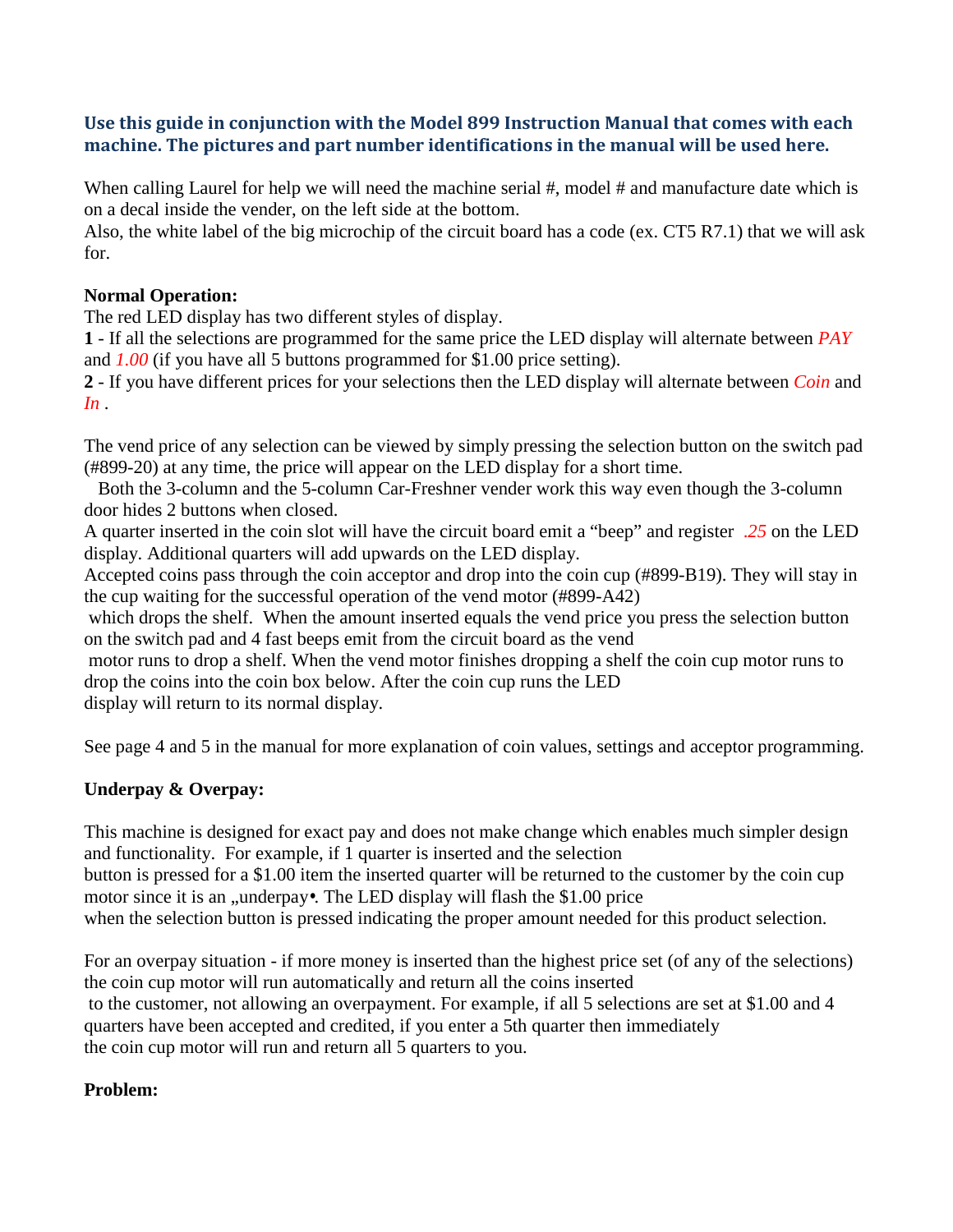The red LED display is not visible.

# **First step:**

Verify that there is 24 volt AC power at the connection point on the circuit board, which is the small terminal block on the lower left corner of the circuit board.

After verifying power supply, switch off power for at least 5 seconds, then switch power on. If the LED display does not turn on press the **UP** and **DOWN** buttons simultaneously to reset.

Pressing the **UP** and **DOWN** buttons on the circuit board to reset is the most common way to reset the circuit board and also is the method to clear out any error messages. You can try this reset at any time – there is nothing that can be harmed by trying it.

# **Second step:**

If the LED display is still blank, switch the power off to the vender and disconnect the power wires, the ribbon cable and the 2 wire harnesses that are plugged into the back of the circuit board, at the top. You can leave the wire harness for the coin acceptor plugged in (this harness has 6 wires) since the coin acceptor is not likely to cause a problem. Now first reconnect the power wires to the circuit board and turn power back on. If the LED display is still blank then try resetting by pressing the **UP** and **DOWN**  buttons of the circuit board simultaneously.

If the LED display is still blank contact Laurel at 888-528-7358 for 3 options on replacing the circuit board. We have a "swap" program where we immediately send you a refurbished circuit board and you return the defective board back to us for a reduced fee. This "swap" program is the least expensive option. Other options are purchasing a new board, or purchasing a refurbished board – and you do not need to send us the defective board with either of these 2 options.

If the LED display comes back on after the steps above then plug the ribbon cable and wire harnesses back in one at a time, watching the LED display to see if it goes out and noting which plug caused this. The selection switch pad is most likely to be a problem due to it being subject to use and abuse by customers, so you should watch the LED display before and after you plug in the ribbon cable (which connects the switch pad to the circuit board). If you notice that the LED display stops alternating and instead stays on a specific price when you plug the ribbon cable back in then you have a short in one of the buttons on the switch pad. Replacing the switch pad (#899-20) will be necessary.

# **Problem:**

When you press a selection button *E..1* appears on the LED display.

# **First step:**

This error message is indicating that the specific shelf motor for the column did not finish its rotation in the normal time frame. First clear the error message by simultaneously pressing the **UP** and **DOWN**  buttons of the circuit board. *Clr* should appear on the display indicating that the error message is cleared. Now insert quarters and test this selection – the vend motor for the column should run first to drop the shelf and then the coin cup motor should run to deposit the quarters into the coin box.

If *E..1* again appears on the LED display this would indicate that the shelf motor (#899-A42) is not working properly and may need replacing. Contact Laurel at 888-528-7358 for any questions or more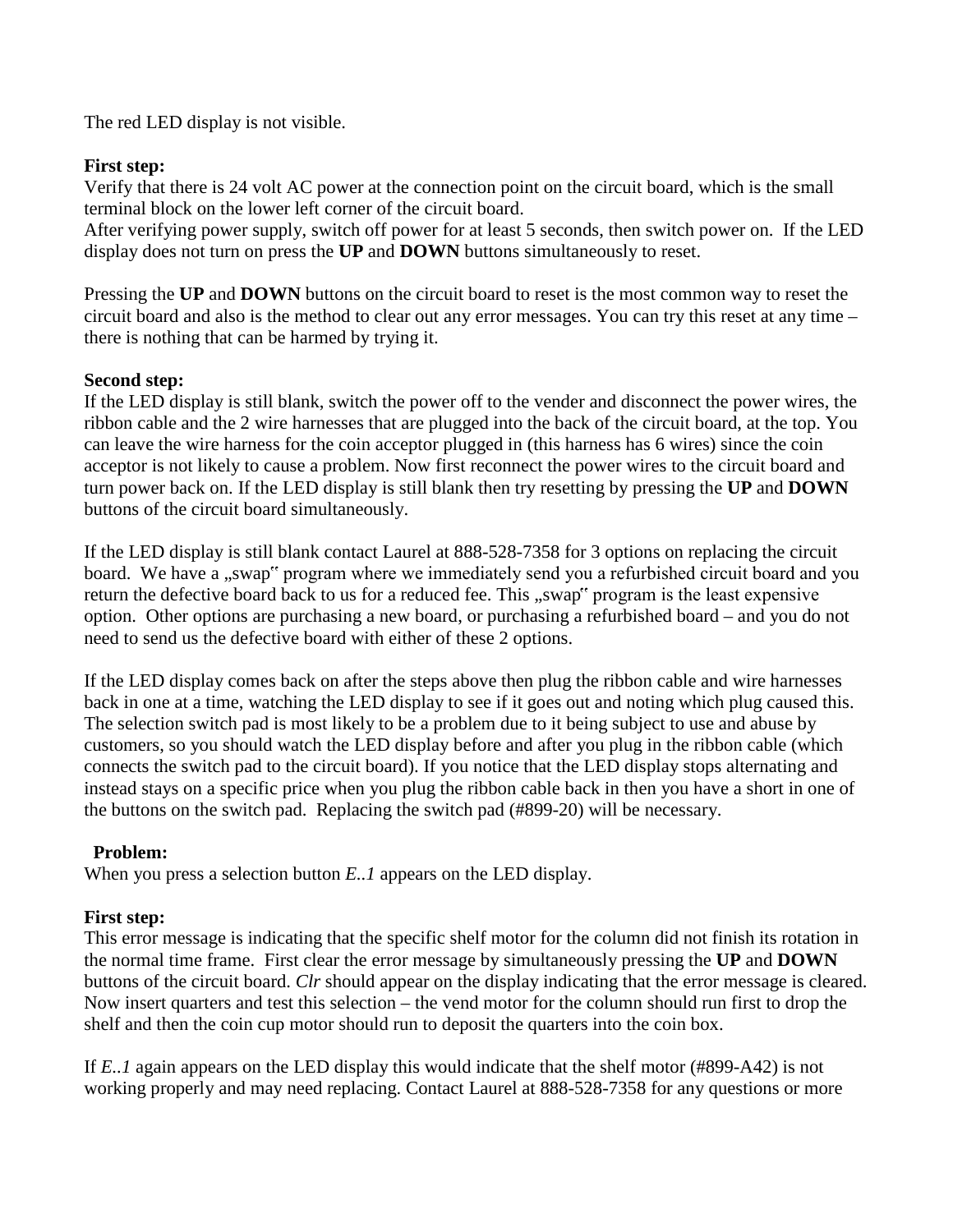detailed information on this issue.

### **Problem:**

*Esc* appears on the LED display.

### **First step:**

This error message is indicating that the coin cup motor (or the *"Escrow* motor") did not finish its rotation in the normal time frame. First, you should inspect the coin cup motor for jammed quarters, etc. that may have stopped the coin cup motor from running freely. To see the coin cup motor you loosen the 2 mounting screws on the front of the coin mechanism and lift the coin mechanism off the screws to see the coin cup motor, which is mounted to the side of the right upright. Remove any foreign objects from around the coin cup motor, or possibly any power wires that may have wrapped around it. Now clear the error message by simultaneously

pressing the **UP** and **DOWN** buttons of the circuit board. *Clr* should appear on the LED display and the opening of the cup should be facing upwards.

If *Esc* appears again after testing then the coin cup motor (#899-B19) may need replacing.

### **Problem:**

*Sold Out* appears on the LED display.

### **First step:**

The most likely cause is that the main wire harness is not fully plugged into the back of the circuit board. The main wire harness is the biggest of the 3 wire harnesses and it plugs into the back of the circuit board, at the top (next to the small 4-wire harness). The most common problem is when this harness is plugged into the circuit board it has a tendency to move the circuit board forward (towards you) off of its mounting posts and not get fully plugged in. Lift up the shiny black instruction sheet that is in front of the circuit board and use your fingers to hold the circuit board firmly in position while you plug in the main wire harness.

### **Second step:**

If all the column empty switches are tripped then the LED display should have *Sold Out* displayed, this is normal. For either the 3-column or the 5-column venders, the top shelf in each of the columns controls the empty switch for that particular column so you need to have at least one of the columns with the top shelf up to have the LED display work normally and not have *Sold Out* displayed.

### **Problem:**

Vender exhibits normal operation but shelf does not drop.

#### **First step:**

Check to see if the *E..1* error message appears when you push the selection button for the column in question. If it does then clear the error message by simultaneously pressing the **UP** and **DOWN** buttons of the circuit board. *Clr* should momentarily appear in the LED display. Now insert coins and test vend this column. If the shelf still does not drop then clear the error message again and go to the second step.